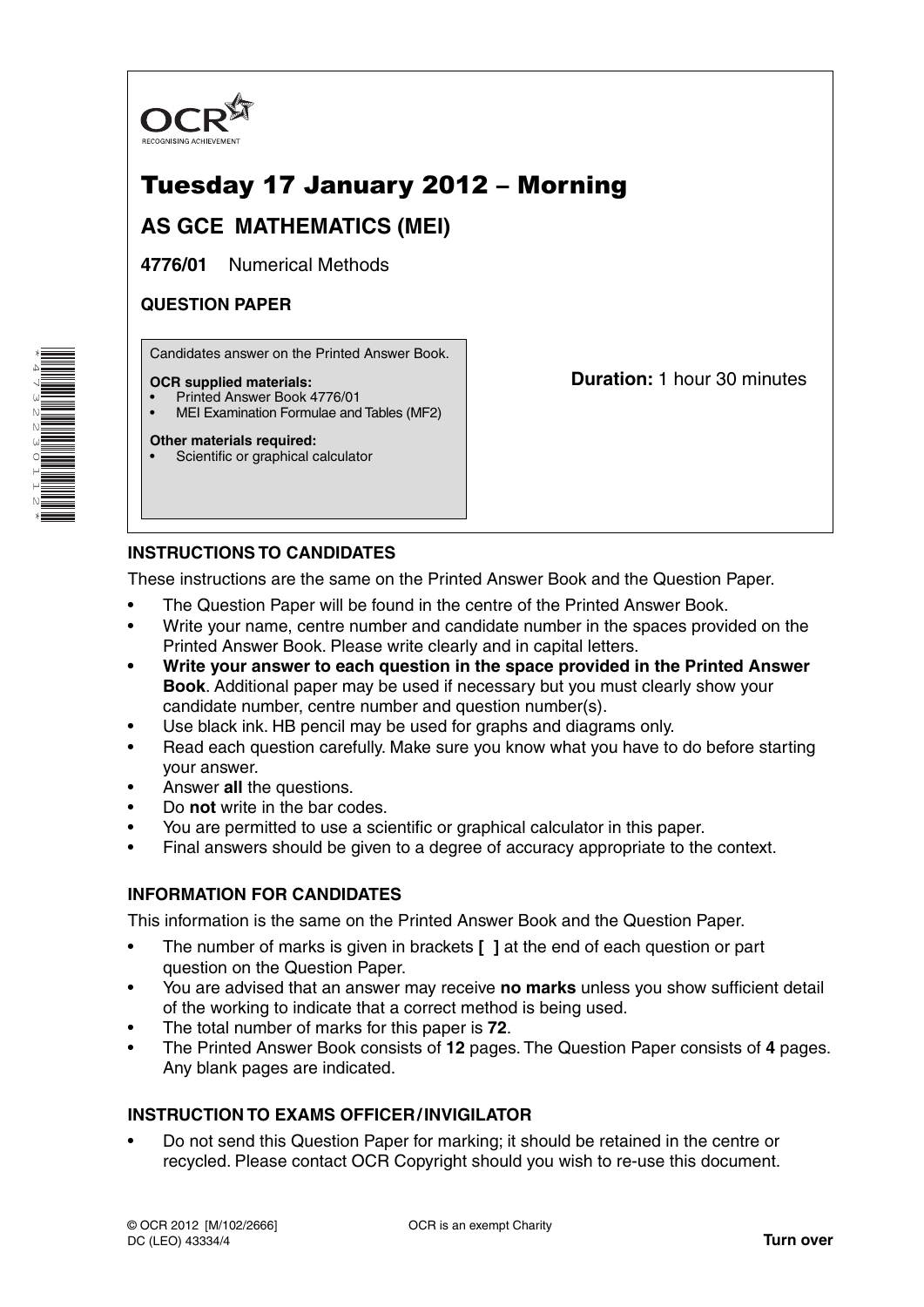**2**

#### **Section A** (36 marks)

- **1 (i)** Show that the equation
- $\tan x \cos x = 1$ ,

where *x* is in radians, has a root in the interval  $[0.9, 1.1]$  [2]

- **(ii)** Use the bisection method to find an estimate of this root with maximum possible error 0.025. **[4]**
- **2** The function  $f(x)$  is a polynomial with exact values as shown in the table.

| $\sim$<br>$\boldsymbol{\lambda}$ |      |      |        |  |
|----------------------------------|------|------|--------|--|
| $\int$ f(x)                      | $-6$ | $-7$ | $\sim$ |  |

- **(i)** Find the degree of  $f(x)$ . **[3]**
- **(ii)** Use Newton's forward difference formula to obtain an expression for f(*x*). (You are not required to simplify your answer.) **[3]**

| (iii) Find $f(2.5)$ . | $[2]$ |
|-----------------------|-------|
|                       |       |

- **3** In this question you should work entirely in radians.
	- **(i)** Write down the values of cos(0.11) and cos(0.12) correct to 4 significant figures. Use these values to write down a value for  $cos(0.11) - cos(0.12)$ . **[3]**
	- **(ii)** You are now given that  $cos(0.11) cos(0.12) = 2 sin(0.115) sin(0.005)$ .

Write down values of  $sin(0.115)$  and  $sin(0.005)$  correct to 4 significant figures. Use these values to obtain another value for  $cos(0.11) - cos(0.12)$ . **[2]** 

- **(iii)** Check your answer using the full accuracy of your calculator. Comment on your answers to parts **(i)**  and **(ii)** indicating what gives rise to the outcome in part **(i)**. **[3]**
- **4** In an opinion poll, the percentage levels of support for the five political parties contesting an election were reported, to the nearest whole number, as follows.

| Party        | Red | Blue | Orange | Green | Yellow |
|--------------|-----|------|--------|-------|--------|
| $\%$ support | 36  | ر_   | -      | ن 1   | 1 V    |

- **(i)** These percentages do not sum to 100. Explain how this can occur. **[2]**
- **(ii)** A second opinion poll is taken a month later. The five percentages are again reported to the nearest whole number. State the largest and smallest totals that the reported percentages could have, showing by means of an example how each could arise. **[4]**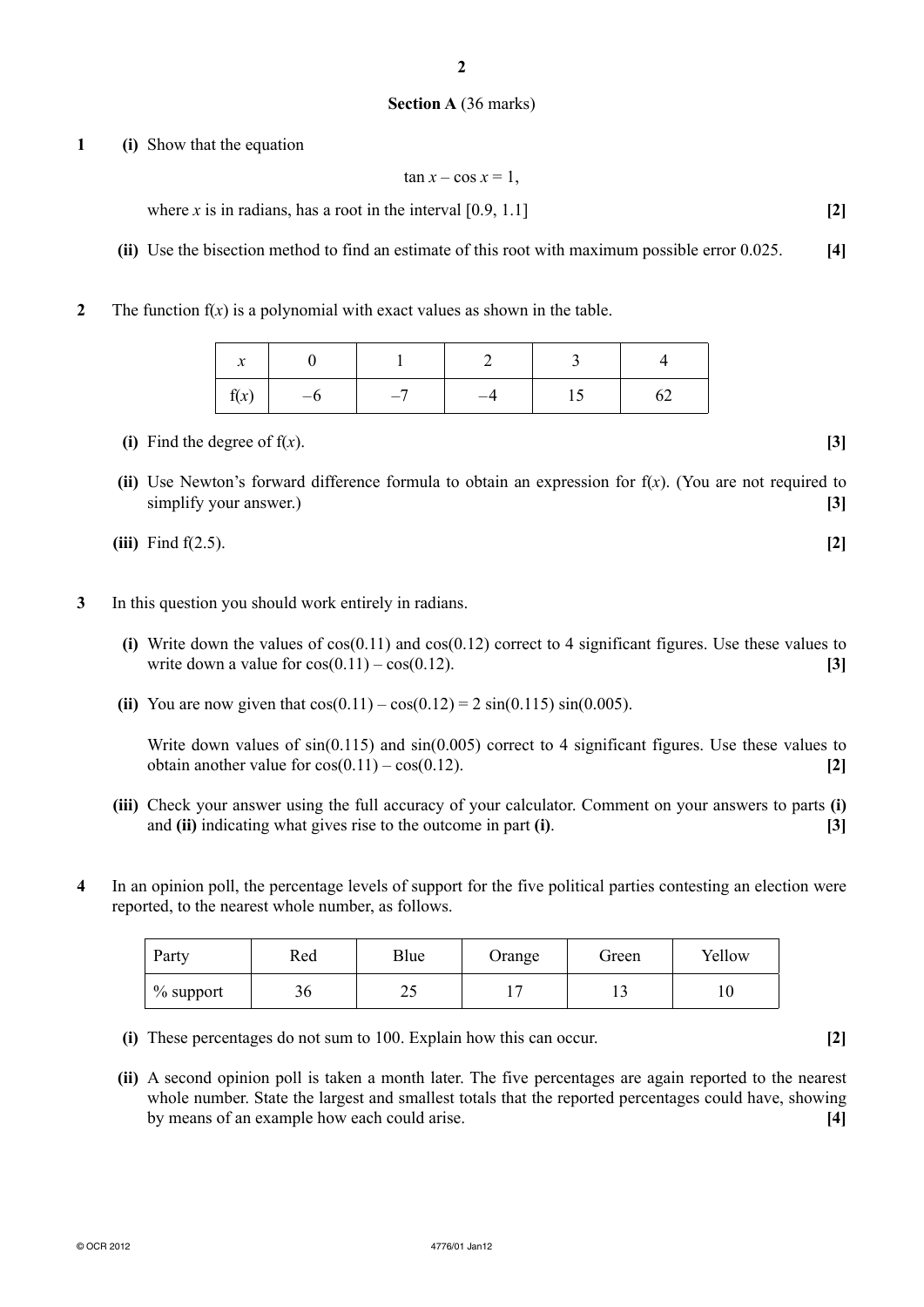**3**

|  | 5 Two estimates of the integral $\left(\begin{array}{c} \frac{1}{2} \end{array}\right)^x dx$ are given in the table below. |  |  |  |  |  |
|--|----------------------------------------------------------------------------------------------------------------------------|--|--|--|--|--|
|--|----------------------------------------------------------------------------------------------------------------------------|--|--|--|--|--|

| h   | Mid-point    | Trapezium    |
|-----|--------------|--------------|
| 08  | 0.527 803 16 | 0.548 220 23 |
| 0.4 |              |              |

- **(i)** Obtain the two missing values in the table. **[4]**
- **(ii)** Hence obtain two Simpson's rule estimates of the integral.

Give the value of the integral to the accuracy that you consider to be justified from your working. **[4]**

### **Section B** (36 marks)

**6** A function  $g(x)$  has the values, correct to 5 decimal places, shown in the table.

| $\boldsymbol{\mathcal{N}}$ |         | 1.95              | ∽       | 2.05                  |         |
|----------------------------|---------|-------------------|---------|-----------------------|---------|
| g(x)                       | 2.35960 | 2.48571   2.55117 | 2.61828 | $2.68710$   $2.75765$ | 2.90413 |

 **(i)** Find three estimates of g′(2), using the forward difference method with decreasing values of *h*.

Letting these three estimates be denoted by *α*, *β*, *γ*, respectively, find the value of  $\frac{\gamma - \beta}{\beta}$  $\frac{\beta}{\beta - \alpha}$ . What does this value indicate about the rate of convergence of the forward difference method? **[6]**

 **(ii)** Find three estimates of g′(2), using the central difference method.

Show that the central difference method converges more quickly than the forward difference method. **[6]**

(iii) Suppose that  $D_1$  and  $D_2$  are estimates of a quantity *d*, and that the error in  $D_2$  is approximately  $\frac{1}{4}$  of the error in  $D_1$ . Show that

$$
d \approx \frac{4D_2 - D_1}{3}.\tag{3}
$$

 **(iv)** Use the result in part **(iii)** to find two improved estimates of g′(2). Give a value for g′(2) to the accuracy that appears justified. **[4]**